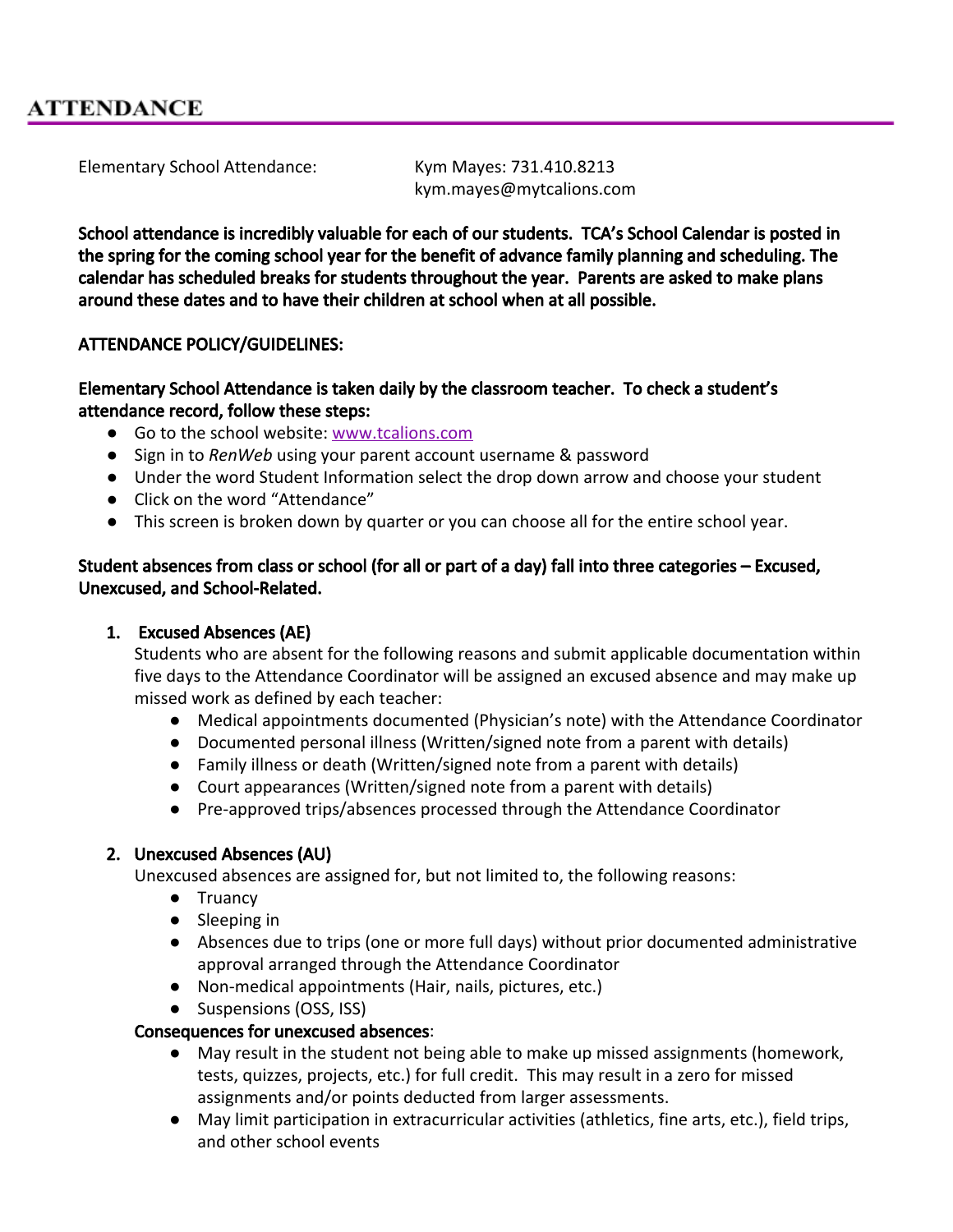● Excessive unexcused absences in a semester may result in additional concequences and/or a conference with the area Principal

## 3. School Related (SR) Absences:

- TCA-sponsored extracurricular activities in which the student is a participant
- School field trips
- Academic Competitions

#### School-related absences do not count against absence limits for students.

#### Maximum Absences/Academic Credit Risk:

- For a student to receive full academic credit for a class at Trinity, a student's absences should not exceed ten (10) days in a semester unless an exception for extraordinary circumstances is made by the school's Attendance Committee which will require detailed documentation (i.e. physician, court, psychologist).
- Any absence beyond ten (10) days in a semester and/or twenty (20) days for the school year will be recorded as unexcused without detailed documentation (i.e. physician, court, psychologist).

## Contact the Attendance Office regarding all absences:

- If unforeseen/unexpected events occur on the morning of a school day or a student wakes up sick and cannot attend school, then the parent should make every effort to call the Attendance Office before 8:30 a.m. (731.410.8213).
- Students have five days from his/her return after an absence for parent or physician's note to be turned in to the Attendance Office; otherwise, the absence(s) may be recorded as unexcused.

#### Checking in and out of school:

● A student arriving after 7:45 a.m. is counted as tardy to school.

Tardies: Students should plan on leaving early enough that under normal circumstances they would arrive to school ten or fifteen minutes early. There are times when there are excusable reasons for tardiness. In such cases, the parent should communicate with the Attendance Office.

- Tardy records begin with a clean slate at the beginning of each quarter.
- Each student is permitted two unexcused tardies per quarter without a disciplinary penalty.
- *● A third tardy within a single quarter will result in an assigned daily cafeteria duty.*
- *● A fourth and each subsequent unexcused tardy in any individual class will result in an assigned weekly cafeteria duty.*
- **●** A parent conference may be required if unexcused tardies continue and with the purpose of evaluating this lack of promptness and to explore options to solve the issue(s).

# Students arriving any time after the 7:45 a.m. bell rings should:

- 1. Report to the Elementary Office to receive a slip to enter class.
- 2. Present a detailed note from a parent explaining the late arrival within five days to avoid being assigned an unexcused tardy.